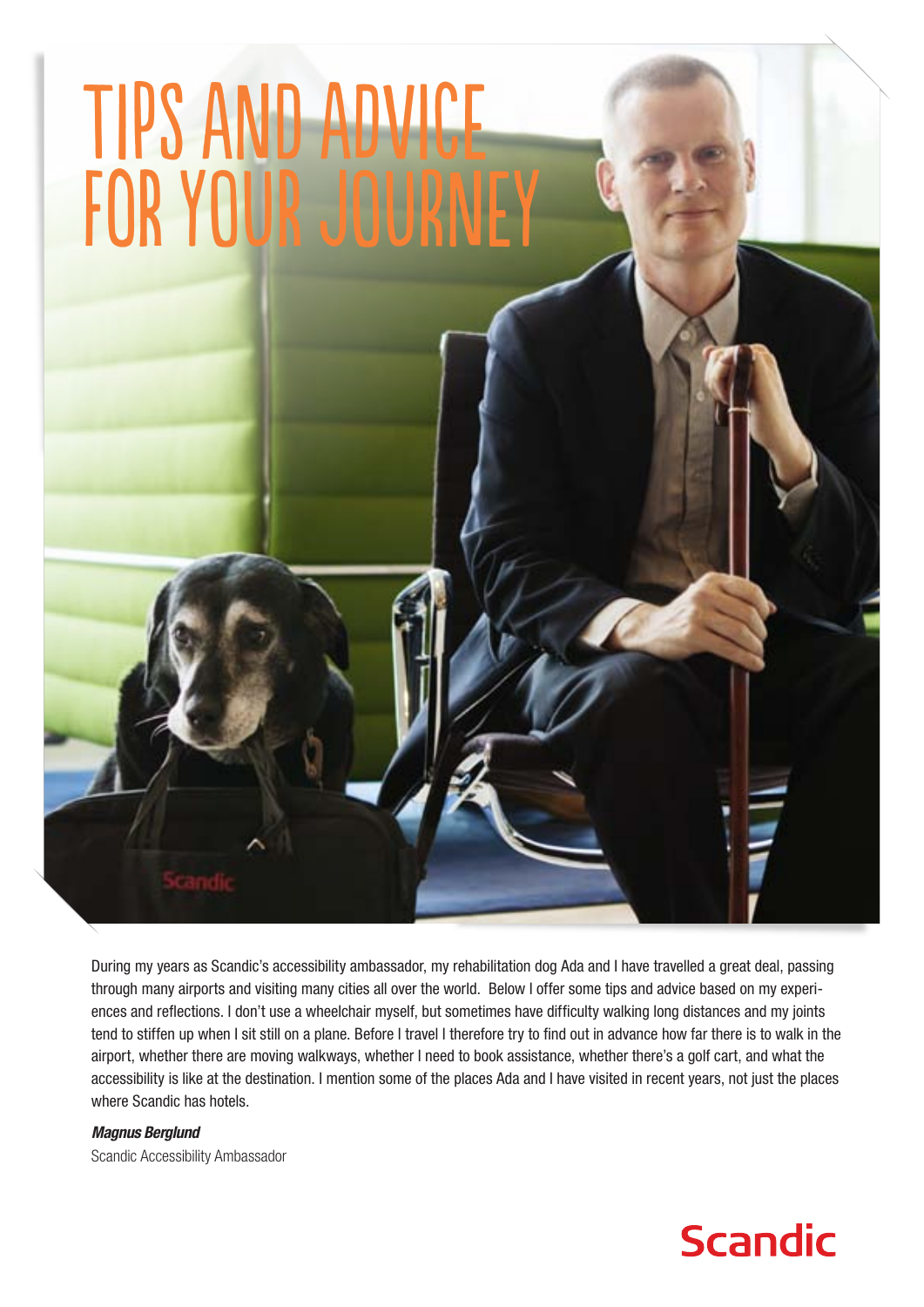### Berlin-Tegel Airport

Here the walking distances are short: about 20 metres to pick up your luggage, then 20 more metres to the taxi rank. Of course, the walking distance varies depending on which gate you enter from, but I have never found it to be more than 100 meters. You get from the airport to Berlin by bus or taxi, but if you need a special vehicle for an electric wheelchair, you have to book it in advance, as in most airports in Europe. The bus stops are located just outside the airport. A new airport will be opened in future which will have a direct train connection to Berlin with wheelchair access. If you need a hotel, Scandic has a large hotel in Berlin. 60 of the hotel's 560 rooms have disabled access.

### Frankfurt and München Airport

The airports in Frankfurt and Munich are both very large. There are moving walkways, but usually there are still long distances to walk. When I fly to these airports I always book assistance, and then I'm picked up in a golf cart. If you're taking a connecting flight across the Atlantic, you have to change terminals, which takes 10–15 minutes with the golf cart.

## Hamburg Airport

In Hamburg Airport, there's usually not very far to walk to the plane after you've gone through security, which is near the check-in desk. However, when you land at the airport, there's a fair way to go, through a tunnel. So if you have difficulty walking more than 300 metres, my tip is to book assistance, which is what I usually do.

# Barcelona and Madrid Airport

Barcelona and Madrid airports are both large and modern. It can be far to walk, but if you're not near the gate there are moving walkways. If you have a guide or service dog and have trouble walking more than 300 metres, it is best to book assistance, since the dogs can't walk on the moving walkways. If you haven't booked assistance and have trouble walking, use crutches or have a service dog, you will not be allowed to go through the special disabled

security check. Instead, you will have to take your crutches, etc. through normal security, which can take a long time. If you find it hard to walk far or stand for a long time, it is therefore advisable to book assistance. This applies to all the airports I've been to in Spain: Barcelona, Madrid, Malaga and Valencia. In my opinion, Spanish airports are generally advanced when it comes accessibility for the disabled.

## Accomodation in Spain

I know that many find it hard to find hotels with a high level of accessibility and rooms for the disabled. A hotel chain in Spain that I know works a lot with these issues and has good rooms for the disabled is Confortel Hotels. The chain has 18 hotels in various locations in Spain, including Madrid, Malaga and Barcelona. I have stayed at two of their hotels myself and was very satisfied.

# Turin, Italy Airport

Here I book assistance. One good thing here is that the check-in counter is located right where you come in from the taxi. There is a lounge 30 meters from the check-in counter where you wait for assistance. The assistants use a wheelchair to transport you. I haven't seen any golf carts at this airport.

## Brussels Airport

Brussels Airport has moving walkways, but if you are unlucky, you may still be forced to walk extremely far, both when you depart from and arrive at the airport. If you have a service dog and have trouble walking more than 500 metres, it is best to book assistance.

# Arlanda Airport

Arlanda Airport, Sweden, Domestic, terminal 4: If you're unlucky and end up farthest away, you'll have around 300 metres to walk. In the International terminal it varies a lot, but if you're travelling to a country that requires that you go through passport control, it is perhaps a 400–500-meter walk from check-in. There are no golf carts in Swedish airports, so if you need assistance, you will be transported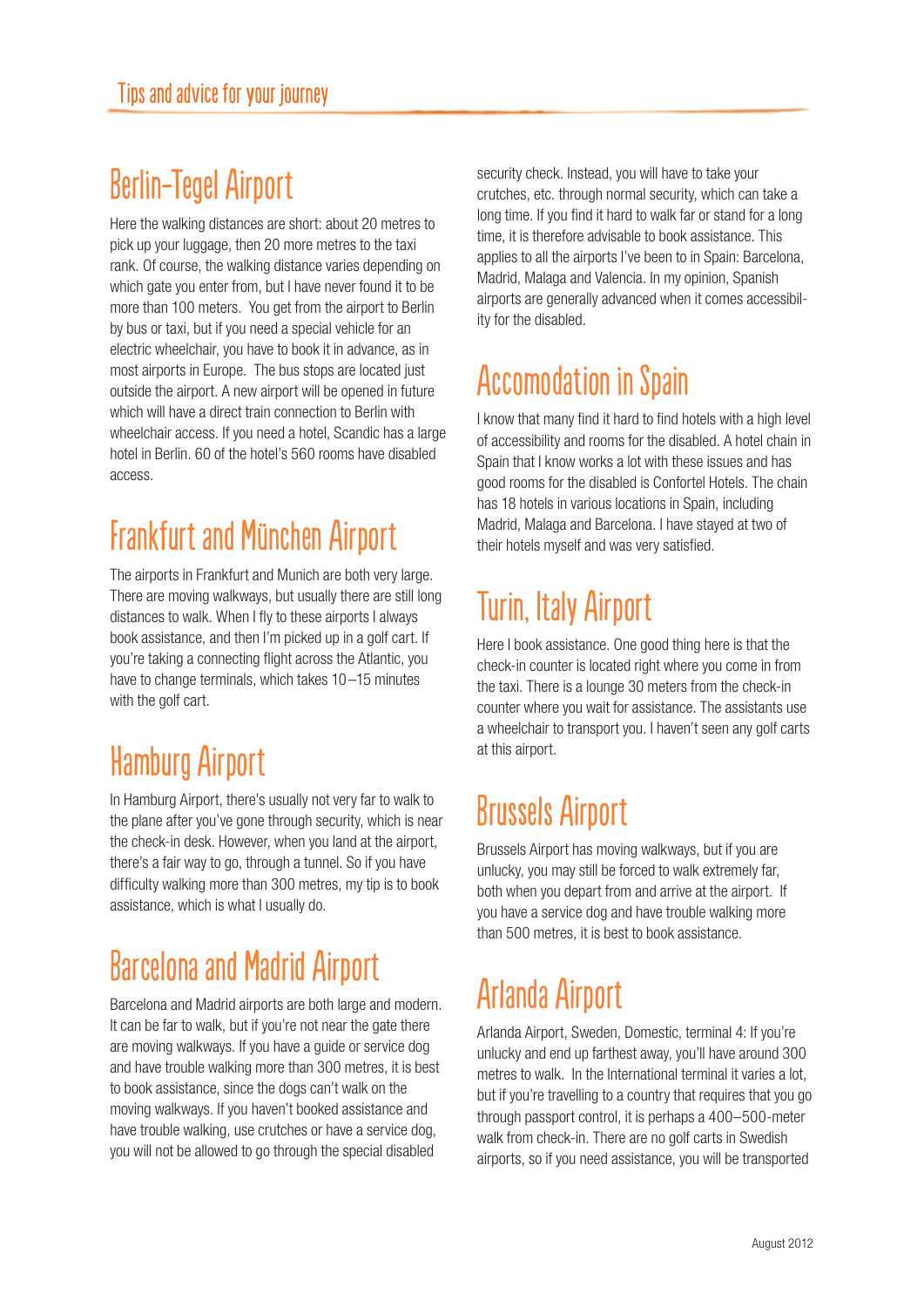in a wheelchair. The airports in the rest of the Nordic countries, apart from those in the capitals, are small and usually there's not less than 100 metres to walk until you are outside the airport.

## Göteborg and Malmö Airport

Landvetter Airport in Gothenburg and Malmö Airport in Sweden are relatively small. In my experience, there is not more than a few hundred metres to walk.

### Oslo Airport

In Oslo it's extremely variable, depending on the gate the plane arrives at, but when you land there are moving walkways. However, there are no moving walkways in the terminal when you have to get to the plane, so my suggestion is to book assistance if you have trouble waking up to 500 metres. The easiest way to leave Oslo Airport is to take the express train, which gets you to downtown Oslo in 20 minutes. The train has wheelchair seats. There aren't very many on each train, but there's a new train every 15 minutes. There's a lift down to the platform from the terminal.

## Copenhagen Airport

Copenhagen Airport is extremely long and is divided into several connected terminals. Here the feeling is that there is always far to walk, so my advice is to book assistance if you have trouble walking walking farther than 500 metres, since you don't know which gate you'll arrive at. And if you're taking another flight, it may be more than a kilometre away.

Leaving the airport: There are trains with wheelchair seats from the airport to both Malmö and Copenhagen.

## London Airport

In London they have worked hard to make things more accessible to disabled people. The conditions at Heathrow vary a lot depending on which gate you arrive at, but you usually have to walk a few hundred metres before you reach a moving walkway. There are quite a few moving walkways, but not everywhere. At passport control, where

there are sometimes long queues, there is a special queue for travellers with disabilities. You can leave Heathrow on one of the express trains which will take you directly to Paddington Station in 16 minutes. There's a way to go to get to the train, but there are moving walkways along most of the route. There are wheelchair seats on the trains. The taxis have a ramp in the back so you can roll on in your wheelchair. Many of the curbs also have ramps. I have seen several small basement shops with wheelchair lifts. Many improvements have been made ahead of both the Olympic Games and the Paralympics in London.

# Peking Airport

I well remember the first time I was there. I probably had a lot of prejudices and didn't think it would be adapted to disabled people at all. But Peking Airport is definitely the most disabled-friendly airport I've ever seen! It's extremely large, so it's best to book assistance if you have a hard time walking. I did, and they came with a wheelchair. However, there was a fair distance to the train that takes you to the arrivals hall: it's an extremely big airport. But when I flew out of Peking, arriving at the airport by taxi, there were only 50 –100 metres to the check-in counter. By the taxi there is a button you can press for assistance, and if you just want help with your luggage, it costs SEK 10. There are also several check-in counters exclusively for disabled people, with lower counters for wheelchair users. I didn't book assistance, because when you've gone through security, there are golf carts that can drive you to your gate for SEK 10. These are available to anyone. If you've booked assistance it's free, but you will be taken by wheelchair.

If you're travelling domestically within China, it's always a good idea to book assistance. There can be very long distances to walk when you arrive in the domestic part of Peking Airport, 500 metres or more if you are unlucky.

There are trains from the airport to the city, but I take a taxi. It costs SEK 200–300 depending on where you're going. I have not taken any trains in Peking, but others who have tell me they have good disabled access. However, I have sometimes seen that there are steps before you get to the elevator and the ramps can be steep, so you need to have a strong person with you. A normal taxi is extremely cheap in Peking: meters start at about SEK 10, then run at SEK 2 per kilometre. It's just to and from the airport that it costs more due to customs and duties. I have not seen